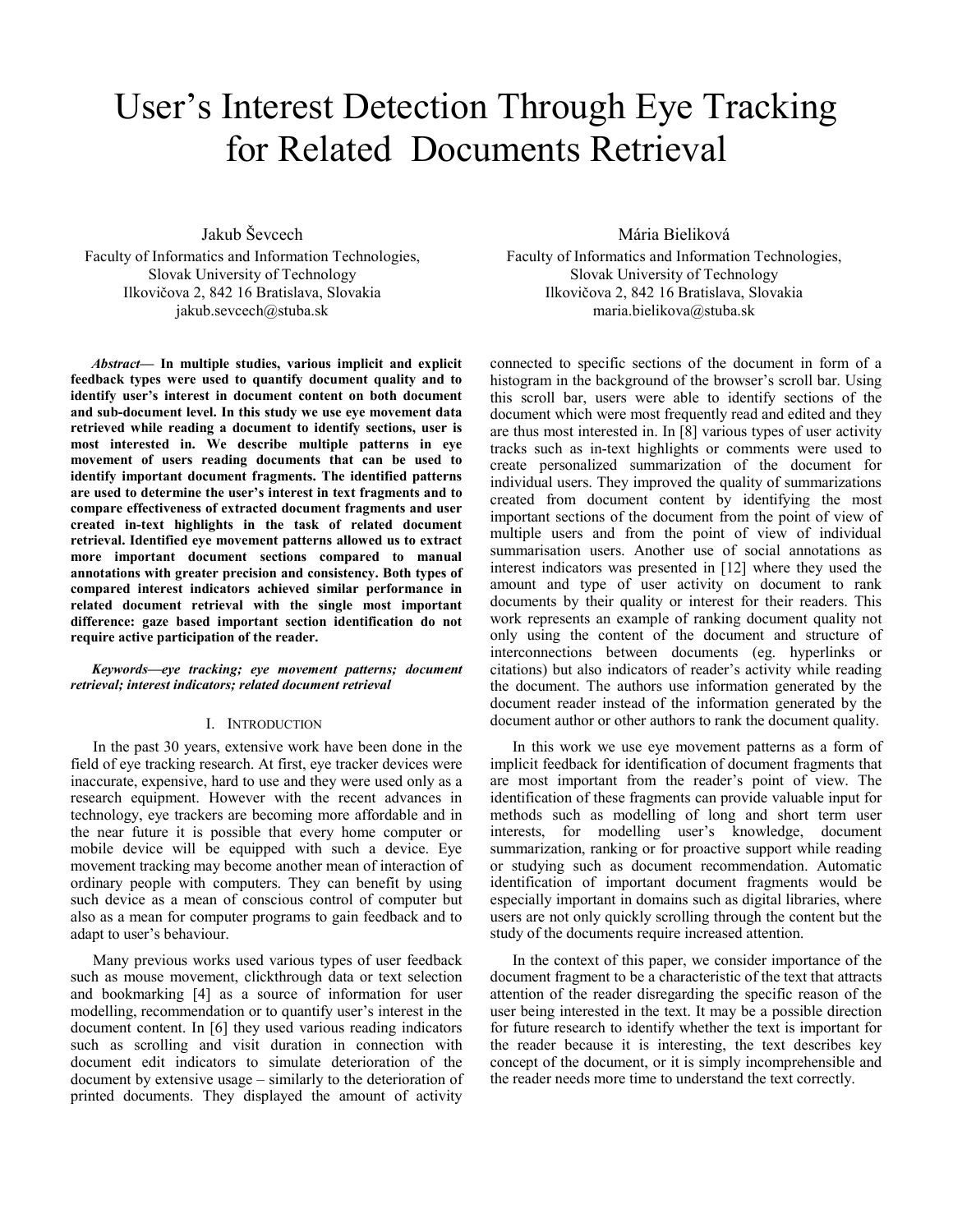#### II. RELATED DOCUMENTS RETRIEVAL

Retrieving related documents is one of multiple forms of proactive support taking place while a user is reading a document or right after she finishes reading the document and searches for another. We use the task of retrieving related documents to compare properties of two types of user interest indicators: manual annotations of the document content and gaze data used for identification of document sections the user is most interested in.

The most common approach to search for related documents is to use content of the document to create or expand queries issued in commonly used search engines. Multiple metrics are used to extract words fit to form the query. The most simple and most common methods use indocument word frequency [13]: they select the most frequent words as most important words or phrases in the document, the least frequent words as words that are the best descriptors of the topic or in combination with information about word frequency in document corpus using metrics such as tf-idf. Many others ATR algorithms are used as well to extract words with specific properties.

These methods however employ only information gathered from the document content regardless of user's interest in the document or its specific sections. In contrast to these approaches, in our previous work [11] we proposed a method for query construction from document content and attached annotations, where user created annotations in form of in-text highlights, comments and notes were used as user's interest indicators. The proposed method significantly outperformed commonly used method for query construction for related document retrieval based on tf-idf using only document content as well as using document content enriched by annotations. Using the method based on transformation of document content to graph and spreading activation introduced by various types of manual annotations in the graph, we showed that user created annotations can be used to increase precision of related document retrieval.

In this paper we compare the potential for related document retrieval of annotations user creates while reading the document and most important sections extracted using eye movement data collected while reading the document. We use the method described in [11] with manual annotations used as interest indicators as a baseline method for evaluation of properties of important document sections extracted using gaze data in the role of interest indicators. We compare both types of interest indicators, one with another and with baseline method using only document content in related document retrieval. When comparing both interest indicators we focus on qualitative properties important for document retrieval.

# III. EYE MOVEMENT AS INTEREST INDICATOR

Over the last 30 years many studies concerning eye movement studied gaze data in different activities [10]. They provide rather extensive expertise about the movement of an eye when reading text. The eye is not moving fluently through the text when reading and it is constantly skipping between rather stable positions. The stable eye positions are known as fixations and the step between two fixations is called saccade.

The number and duration of fixations is often used as a metric to identify important sections of documents in user experience testing [9]. Saccades and fixations however can also be used to find patterns in user's reading and can serve as an input for example for reading and skipping (scanning) detection [3] or for word relevance detection [7].

In [3] authors identified six reading patterns (eg. read forward, skim forward, short regression) and used them for reading and skimming detection. The proposed algorithm based on accumulation of scores introduced by these patterns was able to classify text as read carefully or skimmed using eye fixations and saccades properties. Another work [6] proposes multiple similar metrics for relevant word identification. They provided volunteers with short texts and they were asked simple question, for which they had to find answer in provided texts. They identified three promising metrics for identification of relevant words: number of fixations, number of first-pass fixations, and the total viewing time.

An application of patterns in eye movement during reading is presented in [2] where gaze is used as user attention feedback on subdocument level for query expansion. Another application of gaze data is in [5] where authors used data from eye tracker to model user acquiring information while reading document and to model user's domain knowledge without the need to process the document content. They showed that eye movement data can be a valuable source of information for user modelling and user knowledge level detection.

In our work we move from the identification of important words in independent phrases [7] to identification of most important sections in the whole document using eye movement collected while reading the document. We study eye movement patterns while reading longer documents as they reflects different reading styles compared to reading short blocks of text. We collected data from volunteers reading documents and extracted patterns in the eye movement while reading. We used identified patterns to extract the most important sections in the texts and to compare their properties as interest indicators with manual annotations in the task of related document retrieval.

#### IV. READING DATA COLLECTION

To collect reading data, we performed a user study with 6 participants, where they were asked to perform several successive tasks:

- 1. To read multiple documents.
- 2. To create highlights in the document as baseline interest indicators.
- 3. To respond to a short interview concerning their highlighting and annotating habits.
- 4. To select relevant documents from provided lists of related documents.

In the first step, participants were asked to read supplied documents while we captured their eye movement using Tobii X2-30 eye tracker. Before reading the documents we told every participant that we will ask several general questions about the content of the document after they finish the reading. We asked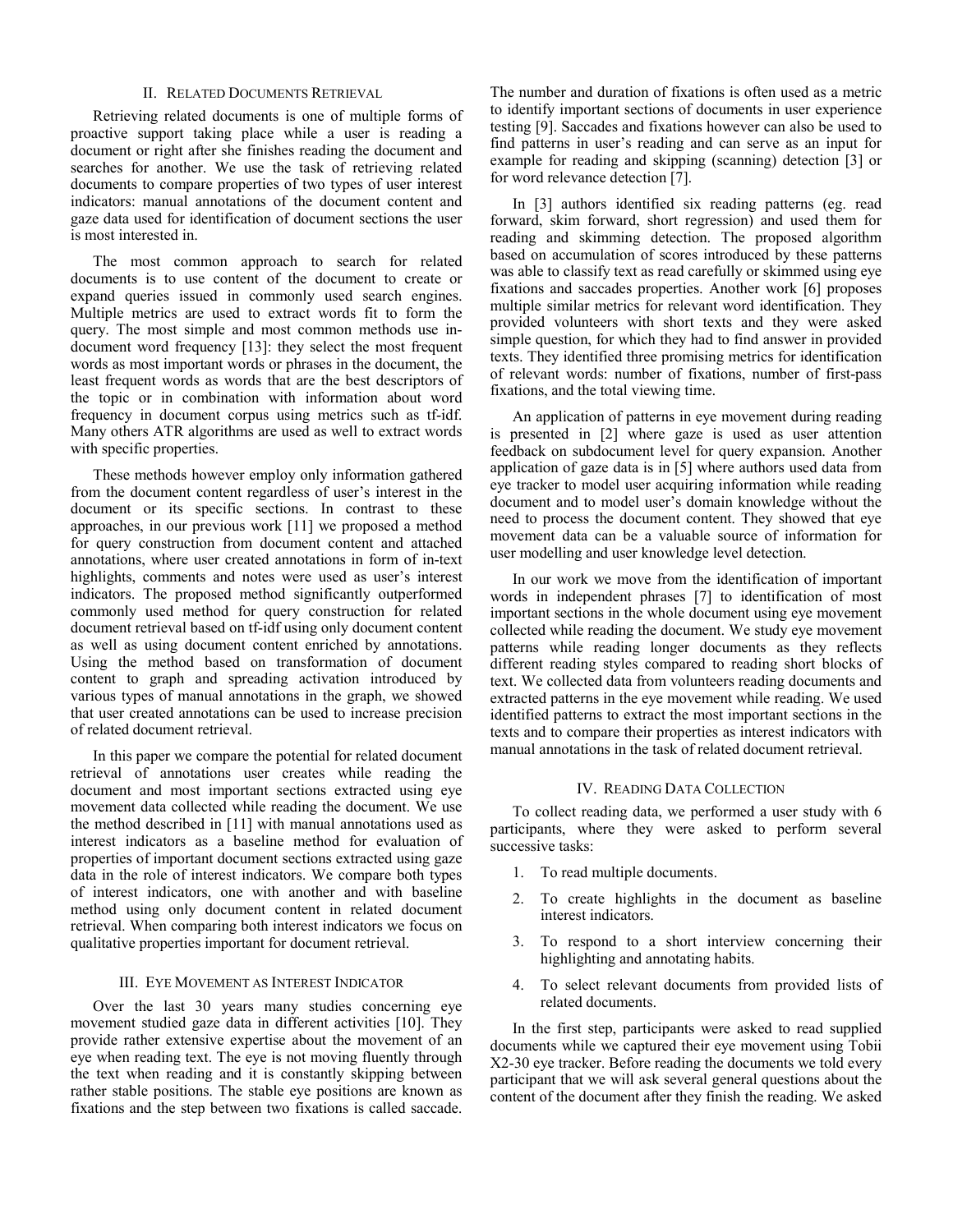these questions to support participants in close reading and to motivate them in trying to understand the document content as we wanted to simulate the situation where the user wants to correctly understand the document content.

After our users finished the reading, we asked them to highlight sections of the document in a way they would do it if they could highlight the text in the document while reading it – we allowed them to reread the document again. We separated the step of studying the document and text highlighting step to ensure that the gaze data won't be affected by the process of users highlighting the text.

In the next step we interviewed the participants whether they annotate or highlight electronic or printed documents. What tools they are using for this task and what purpose they are using annotations for.

After highlighting the text in the documents and answering to these questions, we created two queries for related documents (one using user created annotations and one without them as a baseline method) using method for related document retrieval described in further detail in [11]. We used these queries to search for related documents using Google Search interface and we presented them to participants. Participants were asked to select relevant documents to the studied document and to select better from provided lists. Lists were presented in random order and search results inside individual lists were also randomly shuffled to eliminate the influence of result order in perceived result relevance.

Later, when we processed the data about eye movement (about a month later) we repeated the last step of the experiment with one additional list of related documents. We used gaze data to extract most important sections of the document from user's point of view and we used them to create query for related documents using the same method as in previous step. We compared relevance of related documents retrieved using different input data and the consistency of participants between two last steps of the experiment as they were separated by approximately one month.

In the performed experiment, we collected data from 6 participants, where everyone was asked to read and annotate two documents. The whole study was designed to not exceed 90 minute duration. All participants of the study were doctoral students in the field of computer science. We provided every participant with two documents<sup>1, 2</sup> published in Communications of the ACM journal. Both documents are journal articles written in rather popular language but concerning specific problems from the domain of computer science targeted for the community of scientists and computer science students. These articles represented text with a novel content for every participant, close but not directly from the domain of their expertise. We selected these articles with the aim to study patterns in reading of novel, specialized text that requires higher level of attention and where readers can find their own

sections they are most interested in. To motivate participants in their effort and to increase their attention in the text, we told every participant that we will ask several questions to assess their document understanding after they finish the reading.

# V. EVALUATION

In the evaluation of collected data we focused on exploring patterns in user behaviour while reading the document and on using them to extract the most important sections in the document. As we move to interesting section extraction from longer texts, we focus not on study of individual fixations and saccades, but on patterns on phrase and document level.

In the second part of the evaluation, we used these patterns to extract most important sections in the text and to search for related document. In the related document retrieval process we used important sections identified using user generated annotations and important document sections identified using gaze data. For the document retrieval using important sections of the document, we used method described in [11]. We compared properties of annotations and text sections extracted using gaze data and we compared their utility in related document retrieval.

# *A. User's Reading Habits*

Similarly to results described in [3] we were able to identify several patterns in reading habits of different people. By comparing gaze data to annotations attached to the document by single user and to annotations created by multiple users, we were able to identify patterns in user's eye movement that can be used to identify most important sections in the text. In contrast to patterns described in [3] we were interested in identification of longer sections, not only selected words, but whole phrases and document sections.

Based on comparison of the data from all participants, we identified following reading patterns:

- *Long fixations and short saccades* (Fig. 1) indicate increased effort in reading the document section caused either by problems with understanding the content or by in some way interesting content.
- *Short fixations and long saccades* (Fig. 2) indicate fast, superficial reading and can be interpreted as negative signal for content importance.
- *Repeated short fixations* on the same words are similar to long fixations, but they represent greater risk, to be caused by error in the text or hard-to-read fragment of the document.
- *Return back a few lines* or to previous paragraph has rather vague interpretation and without external information (eg. document content), we cannot automatically decide whether the text is hard to understand or it is important or the reader was interrupted by external stimuli.
- *Return back to distant place* in the document can be interpreted as important or interesting section in the document. In addition we can interpret the jump as a

 <sup>1</sup> Cooper, S. and Sahami, M. 2013. Reflections on Stanford's MOOCs. In *Communications of the ACM*, ACM, 56(2), 28-30.

<sup>2</sup> Anthes, G. 2013. Deep learning comes of age. In *Communications of the ACM*, ACM, 56(6), 13-15.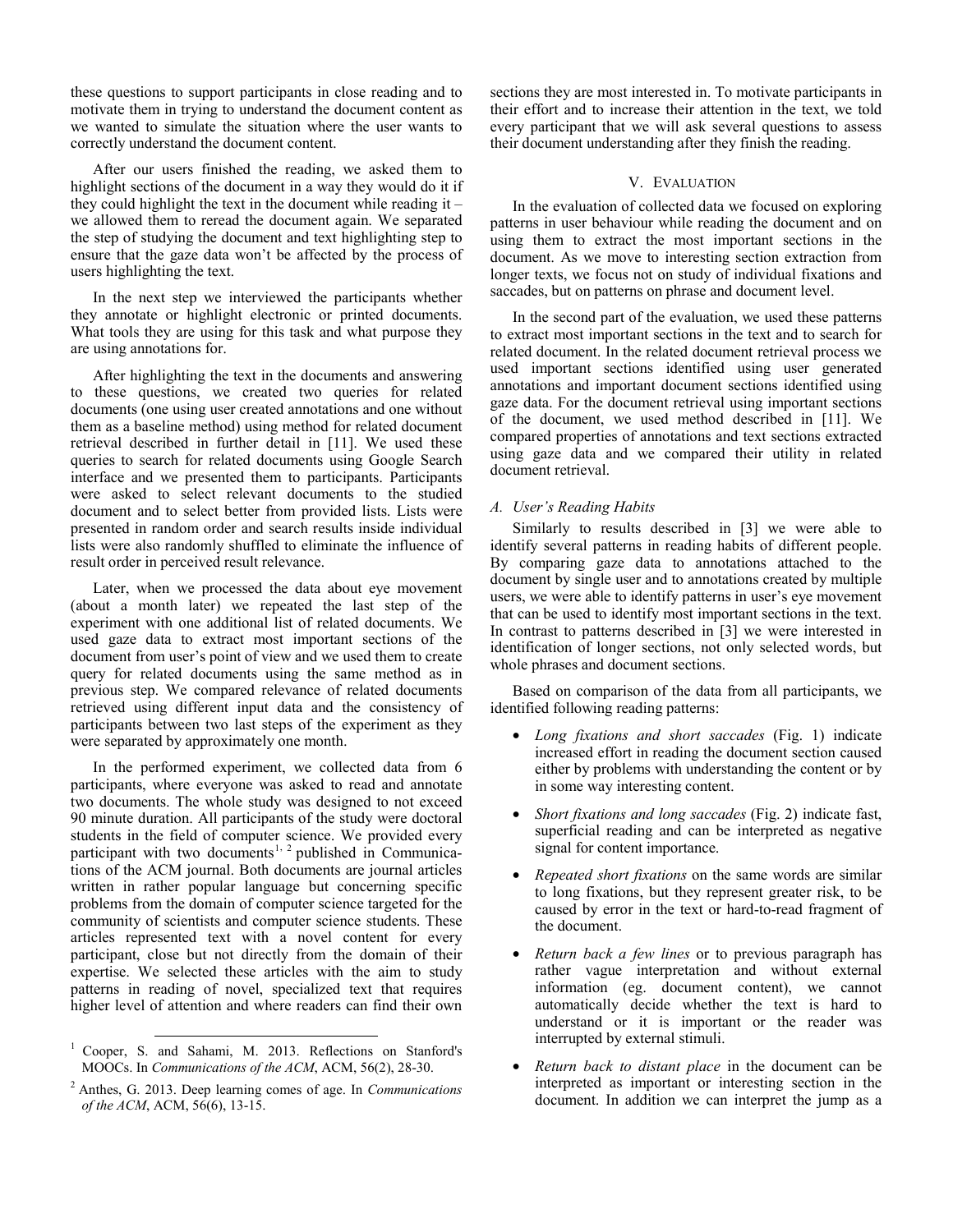connection between the text reader returned from and the text she jumped to.

- *Skip paragraph* is interpreted as uninteresting, already known or unimportant document section.
- The interpretation of *small number of fixations concentrated in clusters* across the whole document depends on whether reader have already read the document and she is simply rereading the most important sections of the document or she have never read the document before and she is making a quick scan over the document and we can make no assumptions about gaze interpretation.



Fig. 1. Long fixations and short saccades indicate important text fragments. The size and position of circles in the image represents length and position of the fixation.



Fig. 2. Short fixations and long saccades indicate unimportant content. Disatnce between circles representing fixations represents length of the saccade.

# *B. Related Document Retrieval*

We used identified patterns to extract the most important sections from documents used in the first part of the experiment. Using extracted sections of the documents we created queries for related document retrieval using the method described in [11] and we extracted related documents by issuing queries created using document content and attached highlights or important sections into Google Search interface.

After extracting related documents we asked participants to evaluate their relevance. They evaluated the relevance of retrieved documents in two steps. In the first one, following immediately after document reading and annotation, the participants were asked to compare list of results retrieved using annotations and without using annotations in query construction process. The second step took place after we processed gaze data using already mentioned patterns in user's eye movement. In this step, participants were asked to compare three lists: the two from previous step and one additional

extracted using the same method for query construction and important sections identified using gaze data as user interest indicators.

We used these data in a qualitative study to determine properties of document sections extracted using gaze data and user created in-text highlights as interest indicators in the task of related document retrieval.

Participants used annotations in different ways for different purposes, which reflects in the annotations properties. They reported that they use highlights as means to:

- summarize text: great number of long highlights,
- mark important places for later use: short, scattered highlights where the important content follows after the position of the highlight and
- highlight key concepts in the text: small number of short highlights.

The basic properties of created highlights and important sections identified using gaze data are summarized in table 1. The data were collected from 6 participants, each reading and annotating two documents. On average, participants highlighted 23.75 text fragments per document with 3.68 words per highlight. In contrast, text segments extracted using gaze data were much longer (39.08 words per segment) and in smaller number (4.33 per document). In-text highlights point very precisely to the important section, but interpretation of their span and meaning can be complicated due to user's individual highlighting style and unknown purpose of highlights. Users were using in-text highlights as means to highlight important concepts (individual words), ideas and phrases or entire sections. They use various types of annotations and highlights as a means to summarize the document, to mark important or questionable sections for later rereading or as a placeholder to speed up the navigation in the document.

TABLE I. COUNT AND AVERAGE SIZE OF HIGHLIGHTS AND IDENTIFIED IMPORTANT SECTIONS

|                         | Highlight | Important section |
|-------------------------|-----------|-------------------|
| Total number            | 285       | 52                |
| Avg. count per document | 23.75     | 4.33              |
| Avg. size in words      | 3.68      | 39.08             |

By contrast gaze data identify larger interesting areas (on average) with similar length across different readers and reading styles. As described in previous section their interpretation depends on interpretation of eye movement patterns. The span of important sections identified using gaze data can be compared to highlights used for summarizing the content of the document. Gaze data however identifies smaller number of important sections which results in greater precision in identification of most important sections. Unlike manual annotations, however, important text section identification is susceptible to errors caused by misinterpretation of gaze data